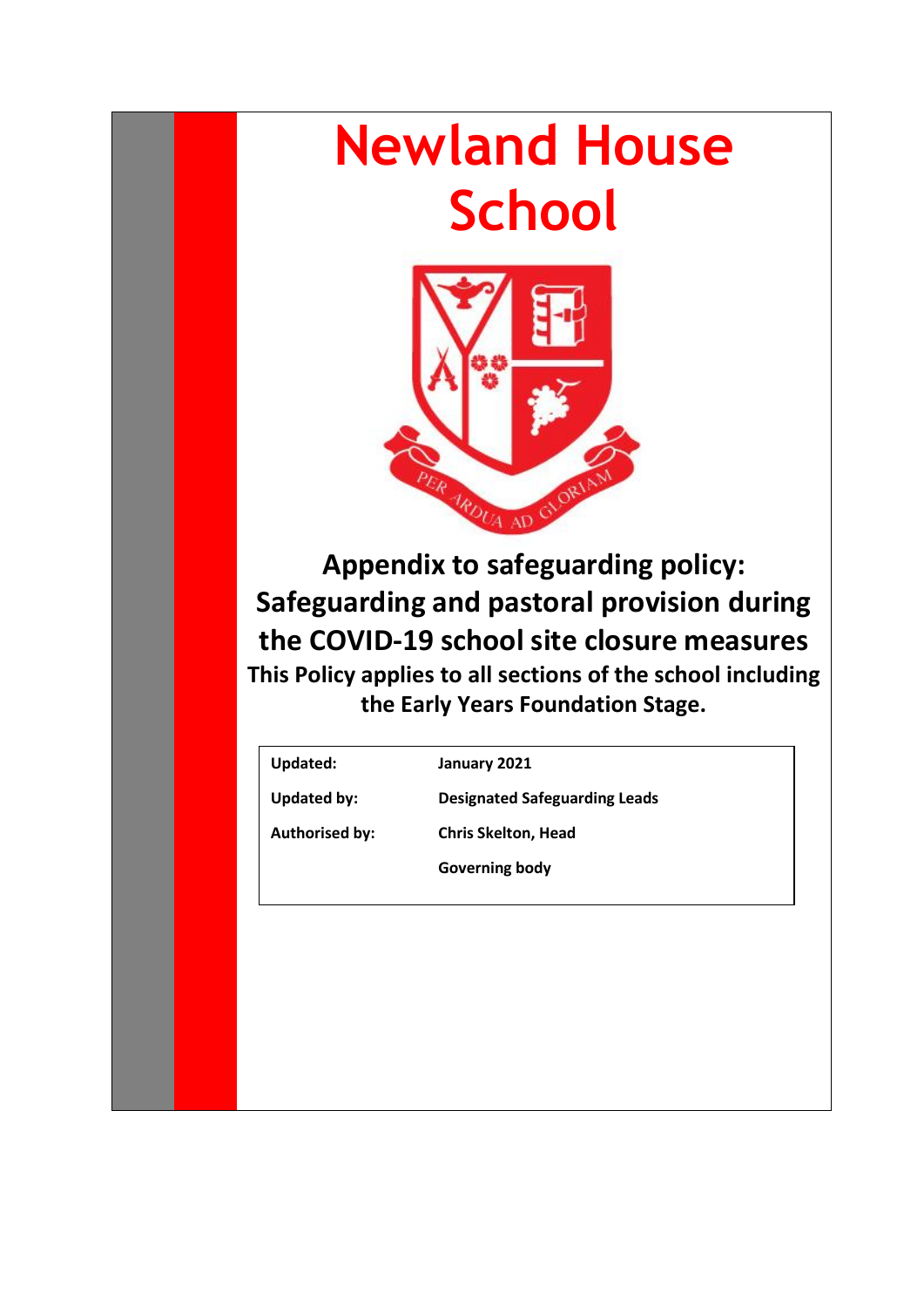## **Contents**

Part 1: Safeguarding during the COVID-19 school site closure measures

| 1                                                                              | Introduction                                       | Page 3 |  |  |
|--------------------------------------------------------------------------------|----------------------------------------------------|--------|--|--|
| $\overline{2}$                                                                 | Context                                            | Page 3 |  |  |
| 3                                                                              | Safeguarding priority                              | Page 4 |  |  |
| 4                                                                              | Current school position                            | Page 4 |  |  |
| 5                                                                              | Safeguarding partners' advice                      | Page 4 |  |  |
| 6                                                                              | Roles and responsibilities                         | Page 5 |  |  |
| 7                                                                              | Vulnerable children                                | Page 5 |  |  |
| 8                                                                              | Increased vulnerability or risk                    | Page 5 |  |  |
| 9                                                                              | Attendance                                         | Page 6 |  |  |
| 10                                                                             | Reporting concerns about children and staff        | Page 7 |  |  |
| 11                                                                             | Safeguarding training and induction                | Page 7 |  |  |
| 12                                                                             | Safer recruitment/volunteers and movement of staff | Page 8 |  |  |
| 13                                                                             | Peer on peer abuse                                 | Page 8 |  |  |
| 14                                                                             | Online safety for pupils in school                 | Page 8 |  |  |
| 15                                                                             | Online safety for pupils at home                   | Page 8 |  |  |
| 16                                                                             | Guidance for video and audio conferencing          | Page 9 |  |  |
| Part 2: Provision for children of key workers and vulnerable pupils<br>Page 13 |                                                    |        |  |  |
| Part 3: Remote learning pupil welfare                                          | Page 15                                            |        |  |  |
| <b>Appendices</b>                                                              |                                                    |        |  |  |
| Appendix 1 - COVID 19 Safeguarding risk assessment<br>Page 17                  |                                                    |        |  |  |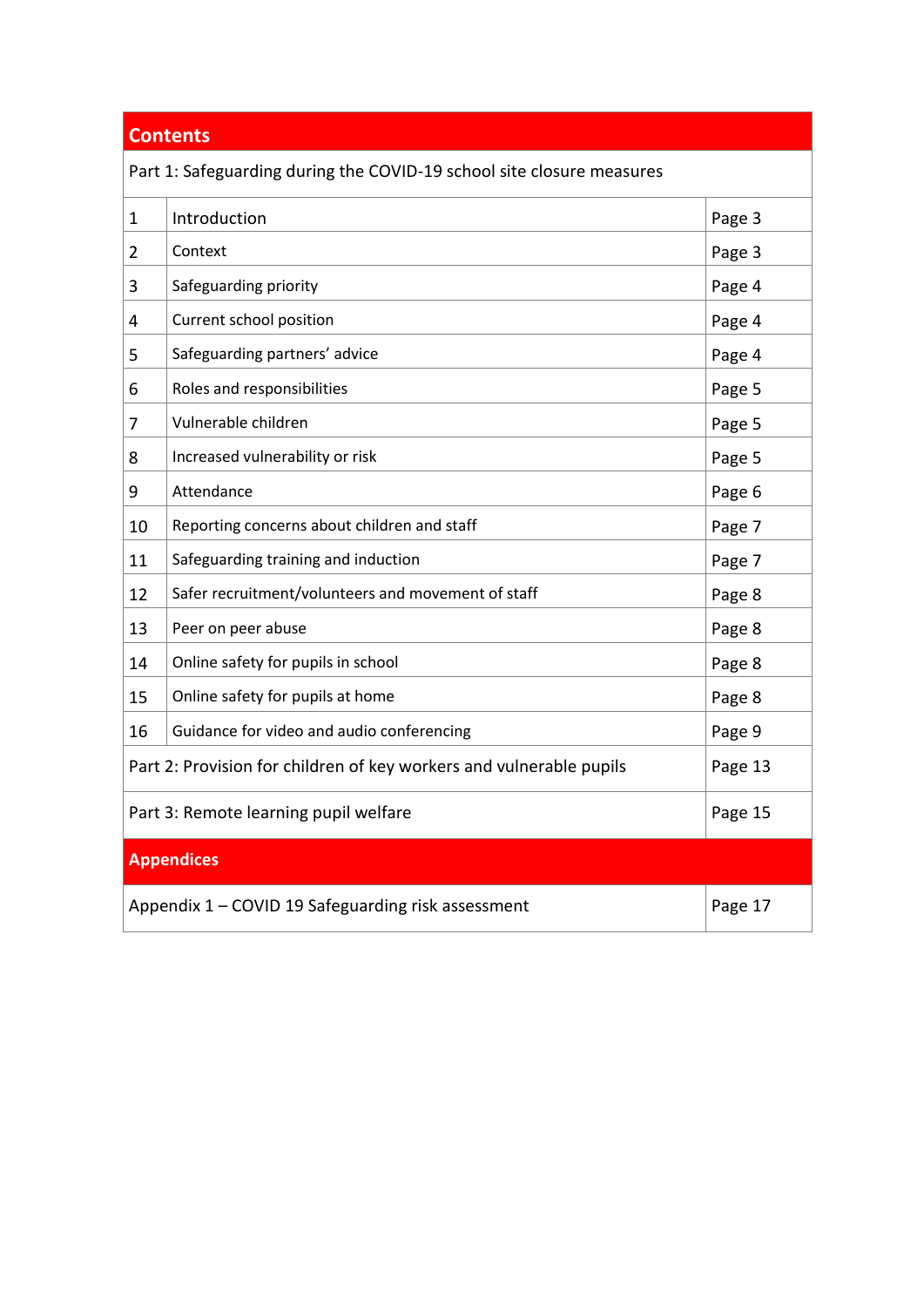## **Part 1: Safeguarding during the COVID-19 school site closure measures**

#### <span id="page-2-0"></span>**1. Introduction**

- 1.1 This appendix to the Newland House Safeguarding and child protection policy sets out details of our safeguarding arrangements for the period of site closure during the Covid-19 measures.
- 1.2 The appendix policy should be read in conjunction with the following policies:
	- Safeguarding and child protection policy
	- Digital Strategy policy this contains a specific section relating to remote learning
	- Code of conduct this policy contains a specific section relating to remote learning
	- Behaviour and sanctions policy
- 1.3 This policy has been updated following guidance from the DFE in the following non-statutory updates:
	- guidance to schools on temporary closure
	- guidance to schools on safeguarding during Covid-19 measures
	- guidance on critical workers
	- guidance for vulnerable children and young people
	- guidance for educational settings about COVID-19
	- guidance on attendance recording
- 1.4 This version of the appendix was drafted on 18 April 2020. It will be reviewed weekly by the SLT as circumstances continue to evolve following updated Department for Education advice or guidance. It is available on Firefly and updates will be shared with staff.

#### <span id="page-2-1"></span>**2. Context**

- 2.1 The way schools and colleges are currently operating in response to coronavirus (COVID-19) is fundamentally different to business as usual. Most children are no longer in a school setting and staff numbers have been affected by the outbreak.
- 2.2 The school's safeguarding principles, as set out in this policy and other relevant policies, will apply to periods of remote learning but there are some specific differences in how safeguarding concerns should be addressed when pupils are not physically on site.
- 2.3 The risks which are present in a physical setting are, by and large, equally present in a virtual setting. That said, there are added risks associated with a virtual environment which include online grooming, online radicalisation, harmful content, online bullying, and peer-on-peer abuse. There are also added risks to the environment in which the COVID-19 emergency has placed us. These include the particular emotional vulnerability of children in a time of crisis and concern about family members and friends and the potential for neglect within the family for reasons of illness, anxiety or work requirements. This appendix sets out the key areas of difference. Staff should familiarise themselves with this appendix when delivering remote learning.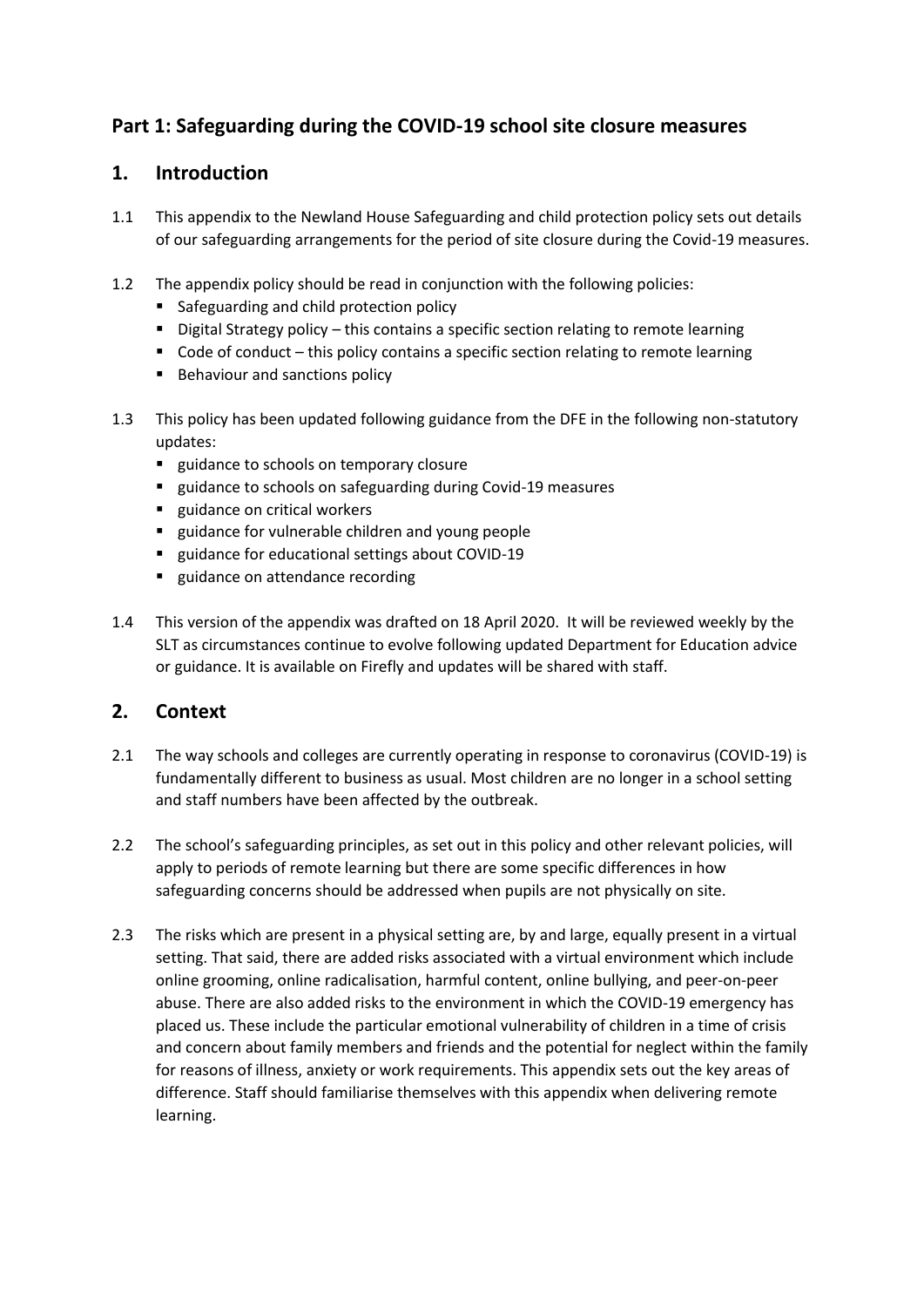- 2.4 Schools have been asked to provide care for children who are vulnerable and children whose parents are critical to the Covid-19 response and cannot be safely cared for at home. Newland House School is supporting some pupils in this position.
- 2.5 Newland House School is also providing remote learning opportunities via WebEx and email and is also providing pastoral support for pupils not onsite via WebEx, email and telephone.

## <span id="page-3-0"></span>**3. Safeguarding priority**

- 3.1 Whilst the majority of pupils are no longer attending the physical site, the safeguarding of pupils continues to be our priority. The Covid-19 outbreak and subsequent measures taken by the government present a number of challenges which must be considered in a child protection context, for example, the online environment is one in which there is the potential for safeguarding issues to arise, whether due to poor technical understanding, an intention to abuse, weak online security or for any other reason.
- 3.2 The following principles will guide our approach to safeguarding during the period of Covid-19 measures:
	- the best interests of children continue to come first
	- if anyone in our school has a safeguarding concern, they will act immediately
	- a designated safeguarding lead (DSL) or deputy DSL will always be available
	- no unsuitable people will be allowed to gain access to children
	- children should continue to be protected when they are online.

## <span id="page-3-1"></span>**4. Current school position**

- 4.1 A small number of pupils are currently being supervised on site because they are the children of critical workers. The majority of pupils are being educated at home and following the schools 'remote learning protocol'.
- 4.2 All staff and volunteers working on site at present are employees of Newland House School, and in some exceptional circumstances we will need to arrange agency staff. All remote learning is being delivered by Newland House School staff. There are no pupils on site from other schools or settings at present.

## <span id="page-3-2"></span>**5. Safeguarding partners' advice**

- 5.1 We continue to work closely with our safeguarding partners, and we will ensure this appendix is consistent with their advice. This will include expectations for supporting children with education, health and care (EHC) plans, the local authority designated officer and children's social care, reporting mechanisms, referral thresholds and children in need. Key contact details for our local safeguarding partners can be found in the main body of the Safeguarding and child protection policy.
- 5.2 Richmond Council have issued emergency arrangements during this lockdown period as follows:
	- The Multi Agency Safeguarding Hub (MASH) will continue to function as normal.
	- First Response will continue to run as a Duty Team for incoming work.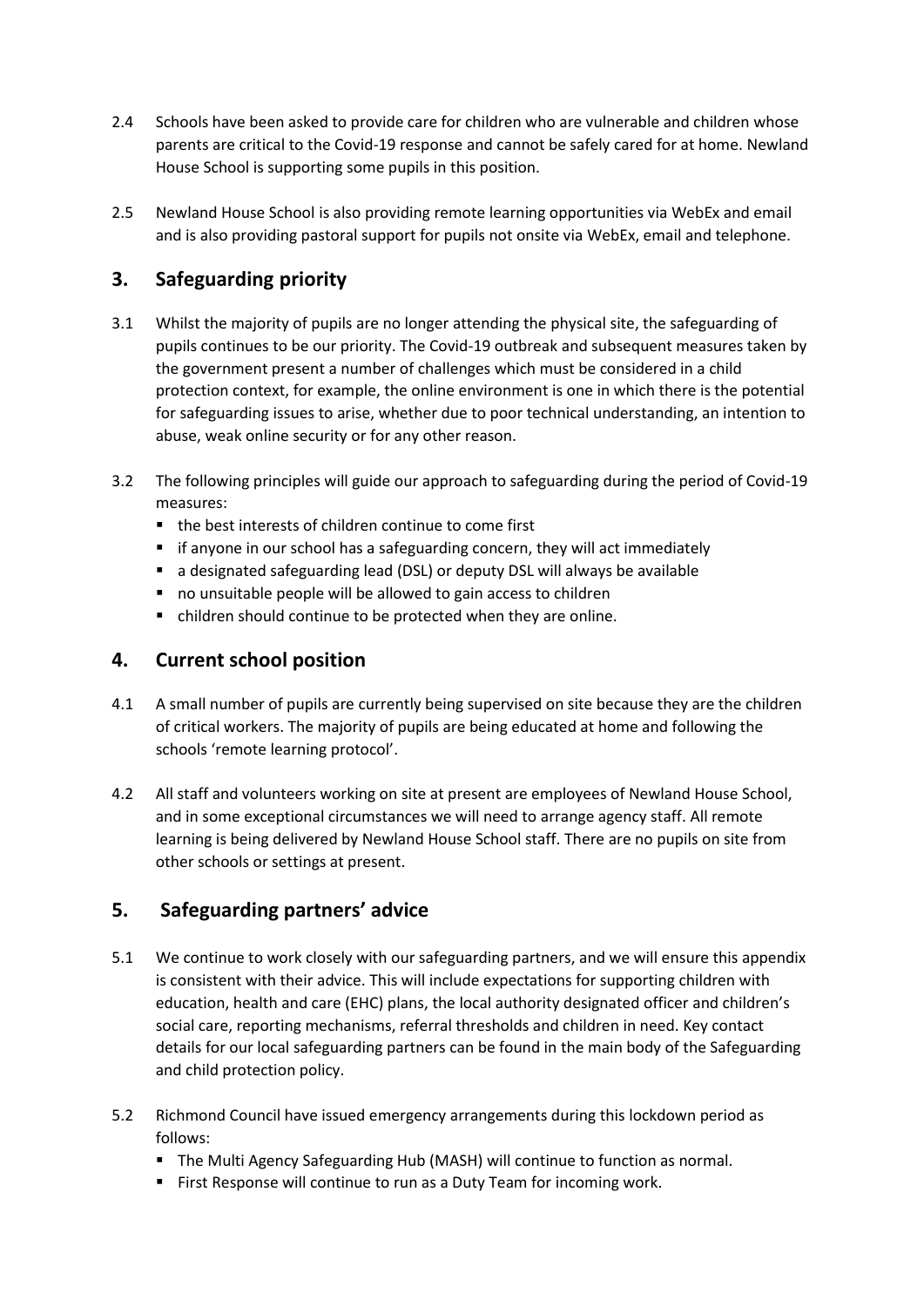- Family Wellbeing Duty will be set up to respond to open and high need families in their service to prevent escalation to social care. The team will also offer parenting guidance and advice via phone support to the families of all children open to Children's Social Care.
- A new Central Duty Team will undertake visits for High Risk children.

#### <span id="page-4-0"></span>**6. Roles and responsibilities**

- 6.1 The roles and responsibilities for safeguarding in our school remain in line with our Safeguarding and child protection policy.
- 6.2 The DSLs will be available by telephone, email and online video and will be available to come into school at any time when pupils are on site. Volunteers and staff working with pupils on site will receive a briefing with regards to specific measures for safeguarding pupils who are on site.
- 6.3 Staff working remotely should contact the DSLs as appropriate to raise any safeguarding concerns. This should be done without delay, **via telephone**. Where appropriate referrals should still be made to children's social care and as required the police.

#### <span id="page-4-1"></span>**7. Vulnerable children**

- 7.1 Vulnerable children include those who have a social worker and those children and young people up to the age of 25 with EHC plans. Those who have a social worker include children who have a child protection plan and those who are looked after by the local authority. A child may also be deemed to be vulnerable if they have been assessed as being in need or otherwise meet the definition in section 17 of the Children Act 1989.
- 7.2 There is an expectation that vulnerable children who have a social worker will attend school, so long as they do not have underlying health conditions that put them at risk. Where a parent does not want their child to attend school, and their child is considered vulnerable, we will discuss this with the social worker and explore the reasons for this directly with the parent.
- 7.3 Those with an EHC plan will be risk-assessed in consultation with the local authority and parents to decide whether they need to continue to be offered a school place in order to meet their needs, or whether they can safely have their needs met at home. This could include, if necessary, carers visiting the home to provide any essential services. Many children and young people with EHC plans can safely remain at home.
- 7.4 The DSLs know who our most vulnerable children are, and they have the flexibility to offer a place to those on the edge of receiving children's social care support as required.

#### <span id="page-4-2"></span>**8. Increased vulnerability or risk**

8.1 Negative experiences and distressing life events, such as the current circumstances, can affect the mental health of pupils and their parents. Staff will be aware of this in setting expectations of pupils' work where they are at home.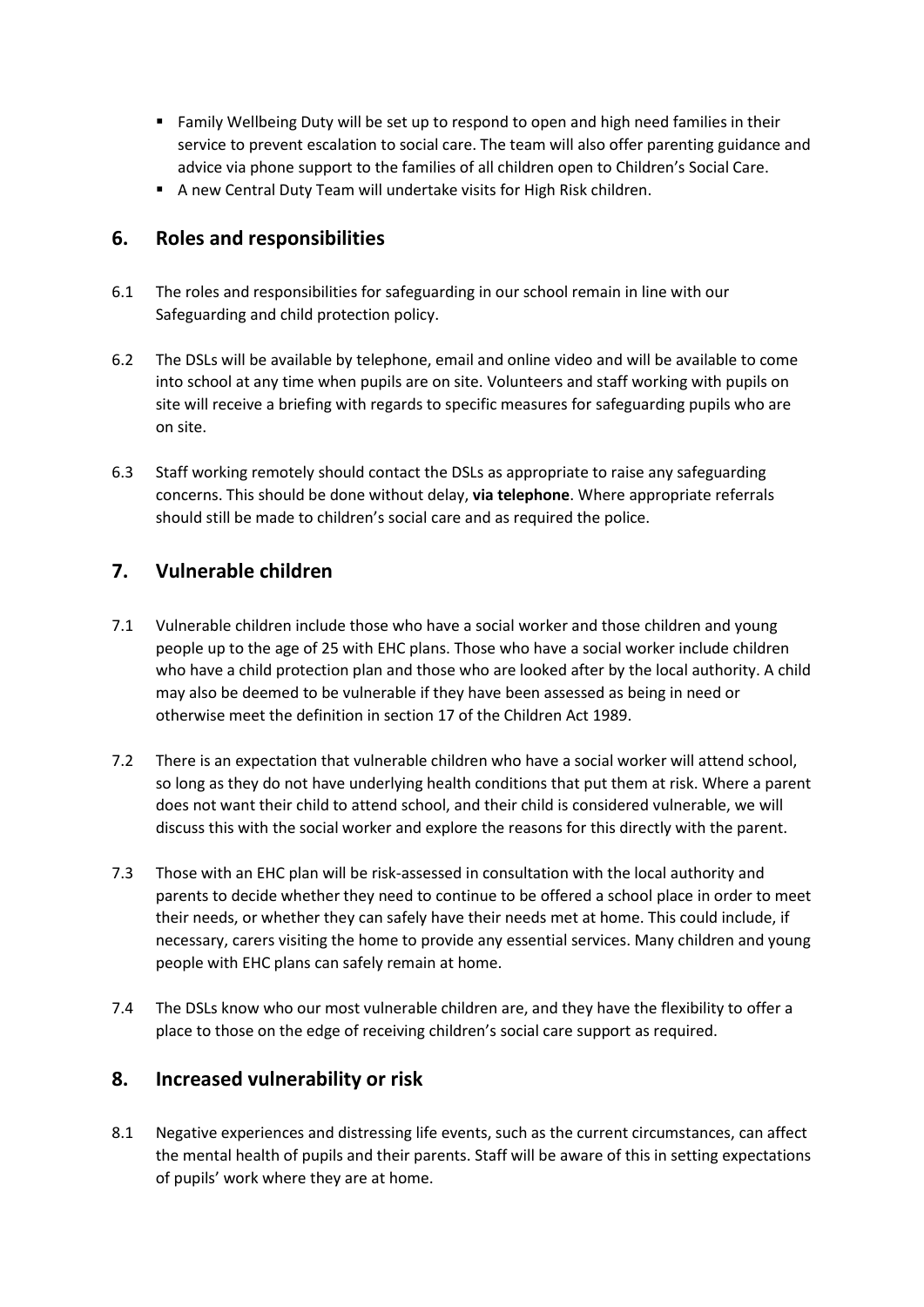- 8.2 Where we are providing for children of critical workers and vulnerable children on site, we will ensure appropriate support is in place for them.
- 8.3 Staff and volunteers should contact the DSL if they have any concerns. Further details of our approach to supporting pupils not in school can be found in part 2 of this appendix, which details pastoral support provided for pupils during time of site closure.

#### <span id="page-5-0"></span>**9. Attendance**

- 9.1 As of 6 January 2021 and until further notice, the school is no longer required to take normal attendance registers. For administrative purposes, code # (planned whole school closure) should be used in the normal register.
- 9.2 Instead we are completing a new streamlined record of attendance for all children attending the educational setting using a simple spreadsheet (including those who may not normally be enrolled at the school). The spreadsheet will calculate the exact information needed to complete a short daily online form notifying the Department for Education about a setting's status regarding Covid-19.
- 9.3 Members of staff on duty will be sent a list of children expected to attend before the start of the school day. Where a child (either a child of a critical worker, or vulnerable pupil) is expected but does not arrive at school, we will follow our attendance procedure and attempt to contact the family. If contact cannot be made, the DSL will be informed.
- 9.4 The DSL will attempt to contact the parents through various methods. If contact cannot be made or if the DSL deems it necessary, a home visit would be undertaken, or advice sought from an appropriate agency. A risk assessment will be carried out before any such visit is made to ensure staff the family are not put at risk.
- 9.5 Parents should emai[l receptionprep@newlandhouse.net](mailto:receptionprep@newlandhouse.net) or [receptionpre](mailto:receptionpre-prep@newlandhouse.net)[prep@newlandhouse.net](mailto:receptionpre-prep@newlandhouse.net) or form teacher and by 9am on each day of absence if a pupil is not expected to log on or unavailable for learning for some reason.
- 9.6 An email will then be sent to all staff detailing the list of pupils who will not be logging on.
- 9.7 Teachers should pass emails to the [receptionprep@newlandhouse.net,](mailto:receptionprep@newlandhouse.net) [receptionpre](mailto:receptionpre-prep@newlandhouse.net)[prep@newlandhouse.net](mailto:receptionpre-prep@newlandhouse.net) or [jmaguire@newlandhouse.net](mailto:jmaguire@newlandhouse.net) if they become aware of a pupil who cannot log in for any reason.
- 9.8 One of the important ways in which we will monitor wellbeing and academic progress is by observing whether or not pupils are attending live lessons and engaging with tasks. There is no formal requirement to keep a formal lesson register, but there are several ways in which attendance should be monitored:
	- Ask pupils to comment 'here' in teams at the start of the lesson (live lessons only)
	- Observing presence of pupils in teams or on call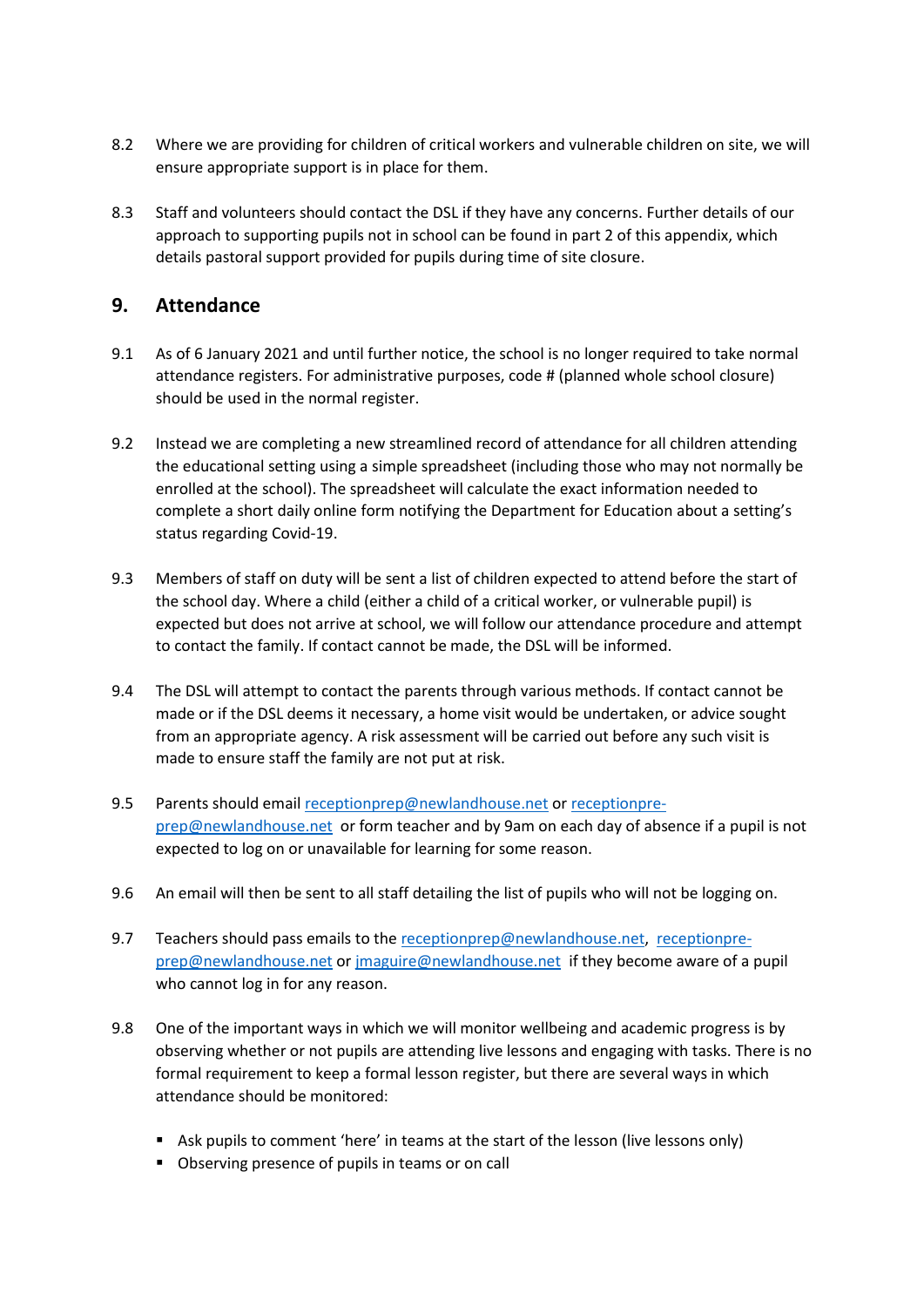- Checking that pupil submissions have arrived as expected
- 9.9 Pupil non-attendance will be followed up by teacher in the first instance, and the DSL will be informed if concerning patterns develop. Further details can be found in part 2 of this document.
- 9.10 Weekly individual email exchange between form teacher and each pupil in their form, or form time, to check on progress, challenges and achievements. Pupil non-attendance will be followed up by the form teacher in the first instance, and the DSL will be informed if concerning patterns develop. Further details can be found in part 2 of this appendix.

#### <span id="page-6-0"></span>**10. Reporting concerns about children or staff**

- 10.1 It remains important that all staff act immediately on any safeguarding concerns. Staff will continue to follow our safeguarding policy and advise the DSL of any concerns they have about any child without delay including those who are not attending school.
- 10.2 The varied arrangements in place as a result of the COVID-19 measures do not reduce the risks that children may face from staff. Where staff have concerns about a staff member who may pose a safeguarding risk to children, this should be reported without delay (following the procedures set out in section 10 of the Safeguarding and child protection policy).
- 10.3 Allegations made against staff will be managed in line with the procedures set out in section 10 of the Safeguarding and child protection policy.

### <span id="page-6-1"></span>**11. Staff training and induction**

- 11.1 The DFE have confirmed that, for the duration of the COVID-19 measures, our DSL and deputy DSLSs are unlikely to receive their refresher training. In line with this government guidance, our trained DSLs and deputy DSLs will be classed as trained even if they cannot receive this training.
- 11.2 All current school staff have received safeguarding training and have read Part One and Annex A of Keeping Children Safe in Education. When new staff are recruited or volunteers join Newland House School, they will receive a safeguarding induction in accordance with our Safeguarding and child protection policy.
- 11.3 If staff from another setting attend the school site then, in line with government guidance, we will not undertake any additional safeguarding checks if the setting providing those staff confirm that:
	- the individual has been subject to an enhanced DBS and children's barred list check and, that in the opinion of that setting, nothing resulted from those checks that provided any caused for concern
	- there are no safeguarding investigations into the conduct of that individual
	- the individual remains suitable to work with children.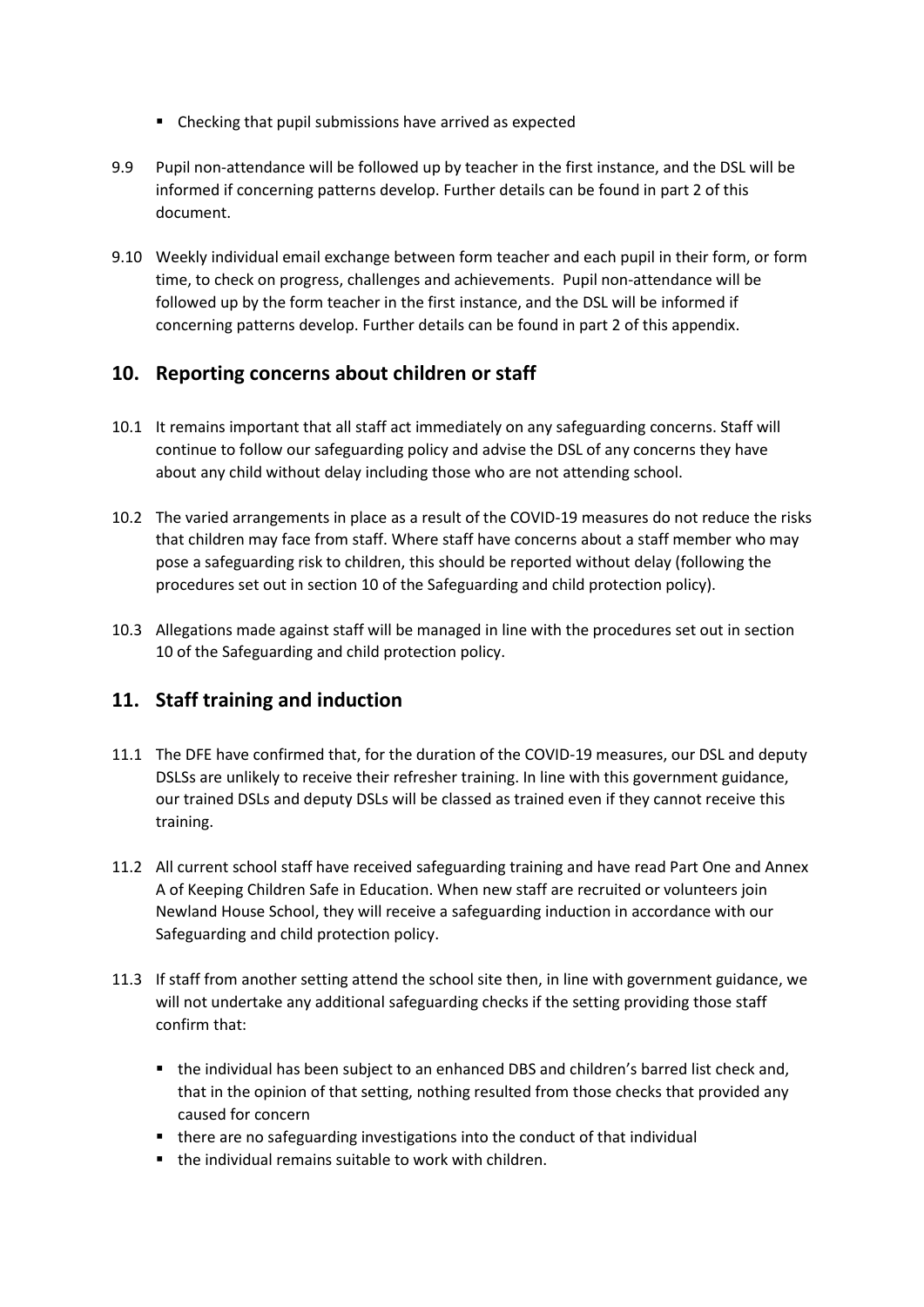## <span id="page-7-0"></span>**12. Safer recruitment/volunteers and movement of staff**

- 12.1 It remains essential that people who are unsuitable are not allowed to enter the children's workforce or gain access to children. When recruiting new staff, we will continue to follow our Safer recruitment policy. In response to COVID-19, the Disclosure and Barring Service (DBS) has made changes to its guidance on standard and enhanced DBS ID checking to minimise the need for face-to-face contact.
- 12.2 For volunteers we will continue to follow the checking and risk assessment process set out in paragraphs 167 to 172 of Keeping Children Safe in Education 2020. Under no circumstances will a volunteer who has not been checked be left unsupervised or allowed to engage in regulated activity.
- 12.3 It is essential from a safeguarding perspective that we are aware, on any given day, which staff/volunteers are on our school site and that the appropriate checks have been carried out on those individuals. We will continue to maintain our single central record (SCR) during these measures to ensure we have this awareness.

#### <span id="page-7-1"></span>**13. Peer on peer abuse**

- 13.1 We recognise that children can abuse their peers, and this is reflected in the school's peer on peer abuse guidance set out in the Safeguarding and child protection policy. We also recognise that abuse can still occur during a school closure or partial closure and between those children who do attend the school site during these measures.
- 13.2 Our staff will remain vigilant to the signs of peer on peer abuse and will follow the process set out in our peer on peer abuse guidance and child protection policy. Concerns should be reported without delay to the relevant DSL.

### <span id="page-7-2"></span>**14. Online safety in school**

14.1 Filtering and monitoring software remains in use during this time to safeguard and support children when they are online in school. Our staff will follow the process for online safety set out in our Safeguarding and child protection policy and in the Digital Strategy policy. Staff who interact with children online will continue to look out for signs a child may be at risk. If a staff member is concerned about a child, that staff member report that concern to the DSL.

### <span id="page-7-3"></span>**15. Online safety for children not in school**

- 15.1 Guidance from the UK Safer Internet Centre on safe remote learning can be found at <https://www.saferinternet.org.uk/advice-centre/safe-remote-learning-hub> and advice from the London Grid for Learning at [https://coronavirus.lgfl.net/.](https://coronavirus.lgfl.net/) Both are useful for guidance on the use of videos and livestreaming to ensure that teachers are able to plan online activities and lessons safely and teachers are advised to familiarise themselves with this guidance.
- 15.2 Staff must also complete the Online Safety training provided by Educare.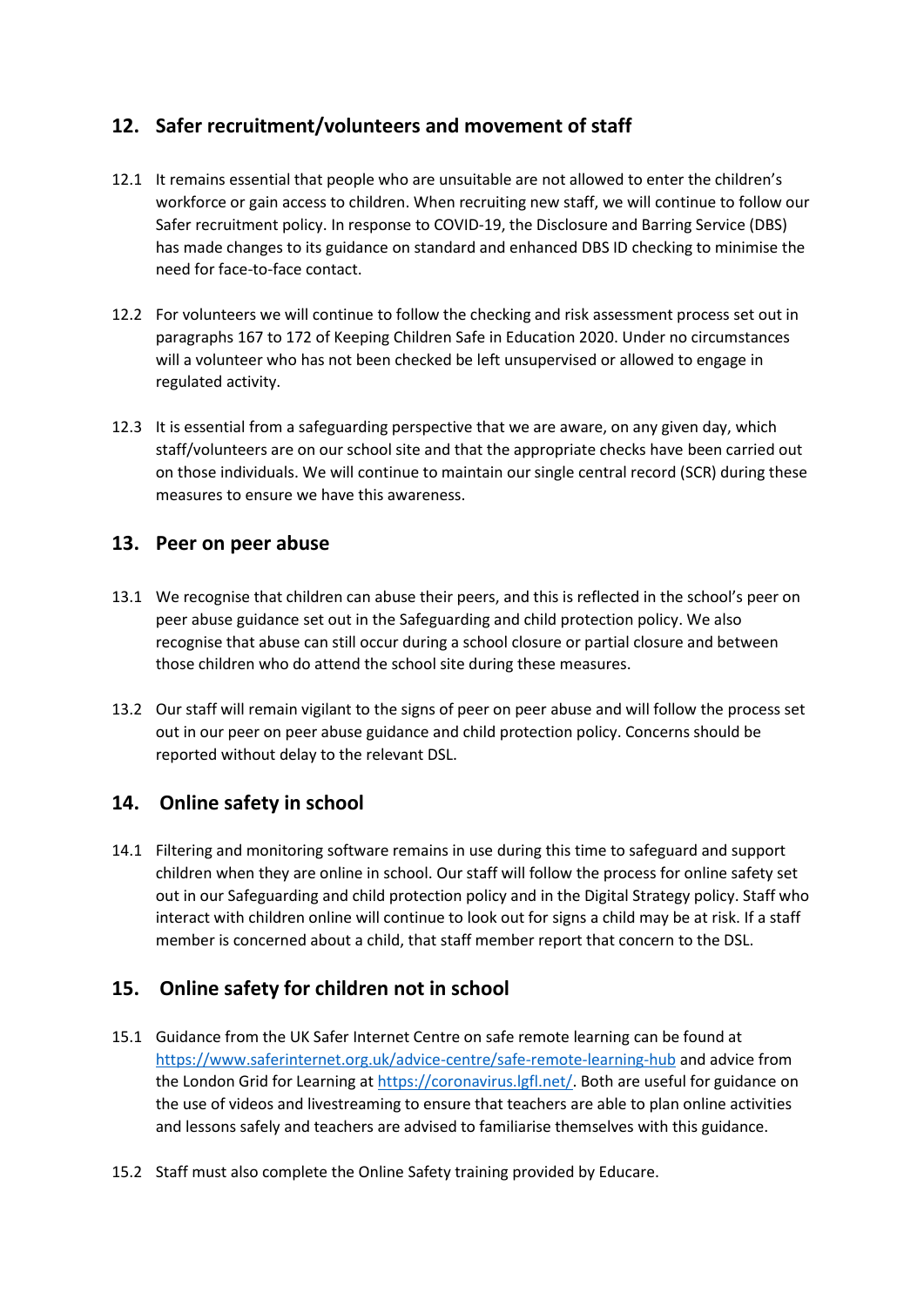- 15.3 Staff remain guided by the code of conduct when undertaking their role in a remote setting and should pay particular attention to those aspects of this code which relate to remote learning. We will continue to ensure that any use of online learning tools and systems is in line with privacy and data protection/GDPR requirements. Pupils have clear routes to report any concerns relating to online learning and experiences, and have been guided to raise concerns with their teacher without delay. They will also be reminded of resources which have been highlighted to them as part of their PSHE training, including:
	- Childline for support
	- UK Safer Internet Centre to report and remove harmful online content
	- CEOP for advice on making a report about online abuse
- 15.4 The school will be in regular communication with parents, and these communications will be used to reinforce the importance of children being safe online. Parents will be made aware of what their children are being asked to do online and instructions to pupils and parents will detail who from the school their child is going to be interacting with online.
- 15.5 Parents and carers may choose to supplement the school's remote lessons with support from online companies and in some cases individual tutors. Newland House School will continue to emphasise the importance of securing online support from a reputable organisation/individual who can provide evidence that they are safe and can be trusted to have access to children. Support for parents and carers to keep their children safe online includes:
	- <https://www.internetmatters.org/> for support for parents and carers to keep their children safe online
	- <https://www.lgfl.net/> for support for parents and carers to keep their children safe online
	- <https://www.net-aware.org.uk/> for support for parents and careers from the NSPCC
	- <https://parentinfo.org/> for support for parents and carers to keep their children safe online
	- <https://www.thinkuknow.co.uk/> for advice from the National Crime Agency to stay safe online
	- **<https://www.saferinternet.org.uk/advice-centre/safe-remote-learning-hub> advice for** parents and carers
	- <https://www.childnet.com/> advice for parents and carers

### <span id="page-8-0"></span>**16. Safeguarding Guidance for video/audio conferencing with pupils**

16.1 It is the case that engaging in a video call from staff home to pupil home naturally feels more intrusive and personal than a conversation taking place in school, and the safeguarding risks associated with such contact need to be carefully considered. However, some direct contact with pupils is vital in order to ensure their wellbeing and safety, and to monitor their academic progress. In many cases it will be most appropriate for this to be in group conversations, but it will also be necessary for staff to have 1-1 contact with pupils in some circumstances.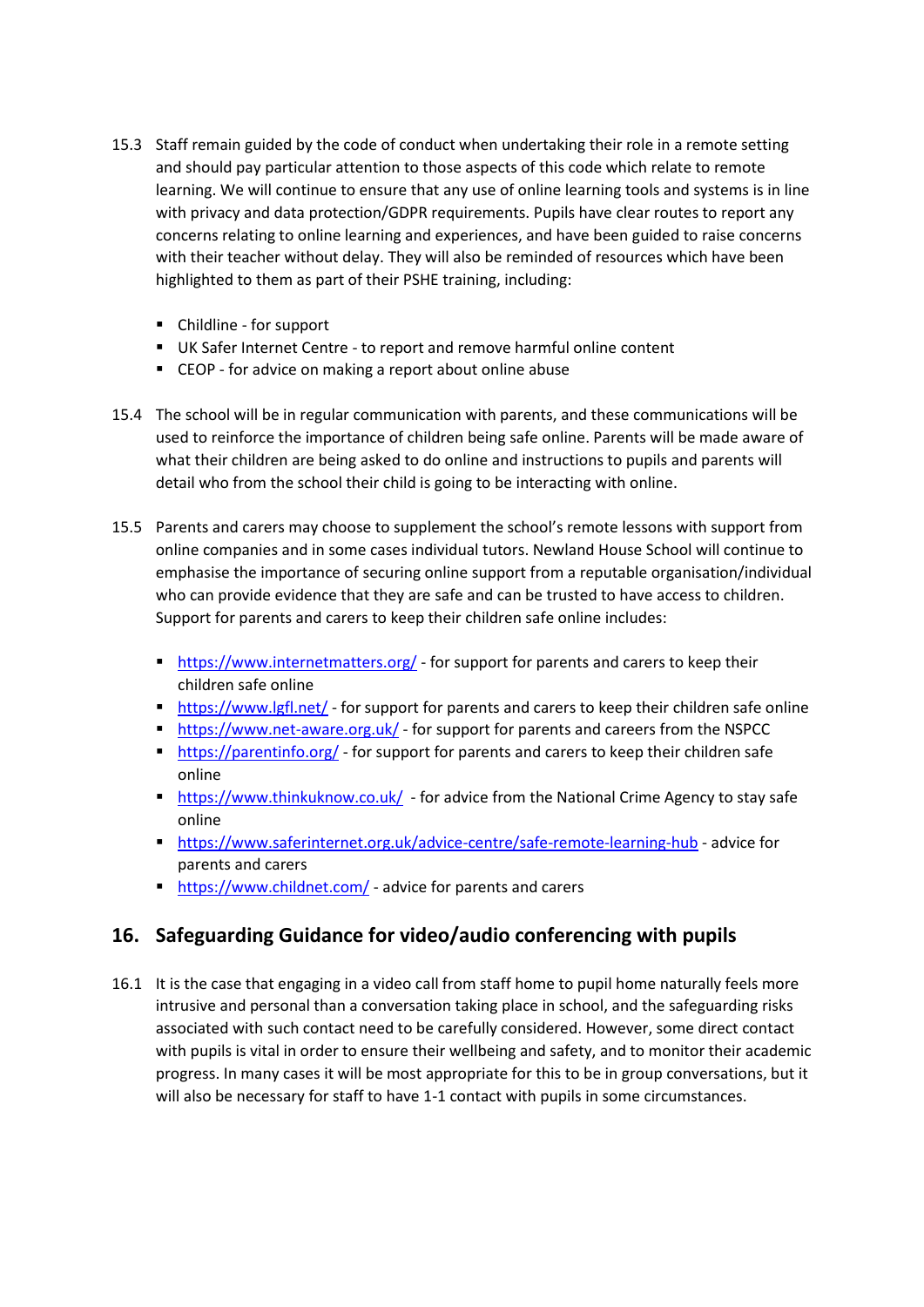- 16.2 The guidance below, the Code of conduct policy, the principles in the Safeguarding and child protection policy and points in the Digital strategy policy must all be borne in mind to ensure that such contact is undertaken in a way that safeguarding risks are minimised.
- 16.3 Staff communicating with pupils online must ensure that they are adhering to the same professional standards as are required of them in a physical classroom and those standards set out in the Code of conduct policy. The following key points should also be observed:
	- All video / audio conversations must be booked in advance with the pupil.
	- 1-1 video calls must also always include another colleague as an 'optional' attendee.
	- This enables the supervising member of staff to access the 1-1 lesson if required and provides an additional level of security for staff and pupils.
	- Staff must only communicate with pupils on the school remote learning forums accessed via their school account. This includes communications via email and WebEx.
	- Staff are not permitted to use their own personal online accounts for these purposes.
	- Staff communicating with pupils via school online forums must ensure that they adhere to the same professional standards as are required of them in a physical classroom.
	- When staff are delivering video or audio-conferencing lessons, either by pre-recording lessons or live delivery, they must ensure that they are appropriately dressed for lesson delivery via video and in an appropriate forum for delivery of the lesson. For example, staff should not permit other members of their household to appear on the video or be in a place with considerable background noise.
	- Staff should also ensure they have read the guidance in the Digital Strategy policy
	- Staff should terminate a video call/WebEx session and contact the DSL without delay if inappropriate content is shared by a pupil via video or chat function, or if students are not in appropriate attire or in an appropriate location.
	- Staff and pupils should report and record any situations which may give rise to concern to the DSL.
	- Parents will be encouraged to have oversight of pupil timetables so that they are aware of when 1-1 video sessions, 1-1 audio sessions and other group video sessions (for example tutor group sessions) and lessons are taking place.
	- As in school, points of significance should be recorded securely. This will not be necessary in many cases if all is well.
	- 1-1 video calls via WebEx to a pupil may be held for the following academic purposes:
		- Learning enrichment sessions
		- French conversation sessions
		- For any other specific academic reason (only with prior consent of Deputy Head (Academic) who will keep a log of this)
		- In exceptional pastoral circumstances where it is required to support the wellbeing of a pupil, but only with advance permission of Deputy Head (Prep/Pre-Prep)
	- Where 1-1 video calls are arranged via teams, the relevant HoD must also always be added as an 'optional participant' enabling them to access the call. This provides an additional level of security for the staff member and pupil. HoDs should, from time to time 'drop in' to supervise video calls to add an additional level of protection for staff and pupils.
	- Parents will be notified directly in advance of a 1-1 video lesson. This will only be used for LE lessons unless agreed in advance with the appropriate Deputy Head.
	- There is no requirement to record 1-1 or group video calls but they are all recorded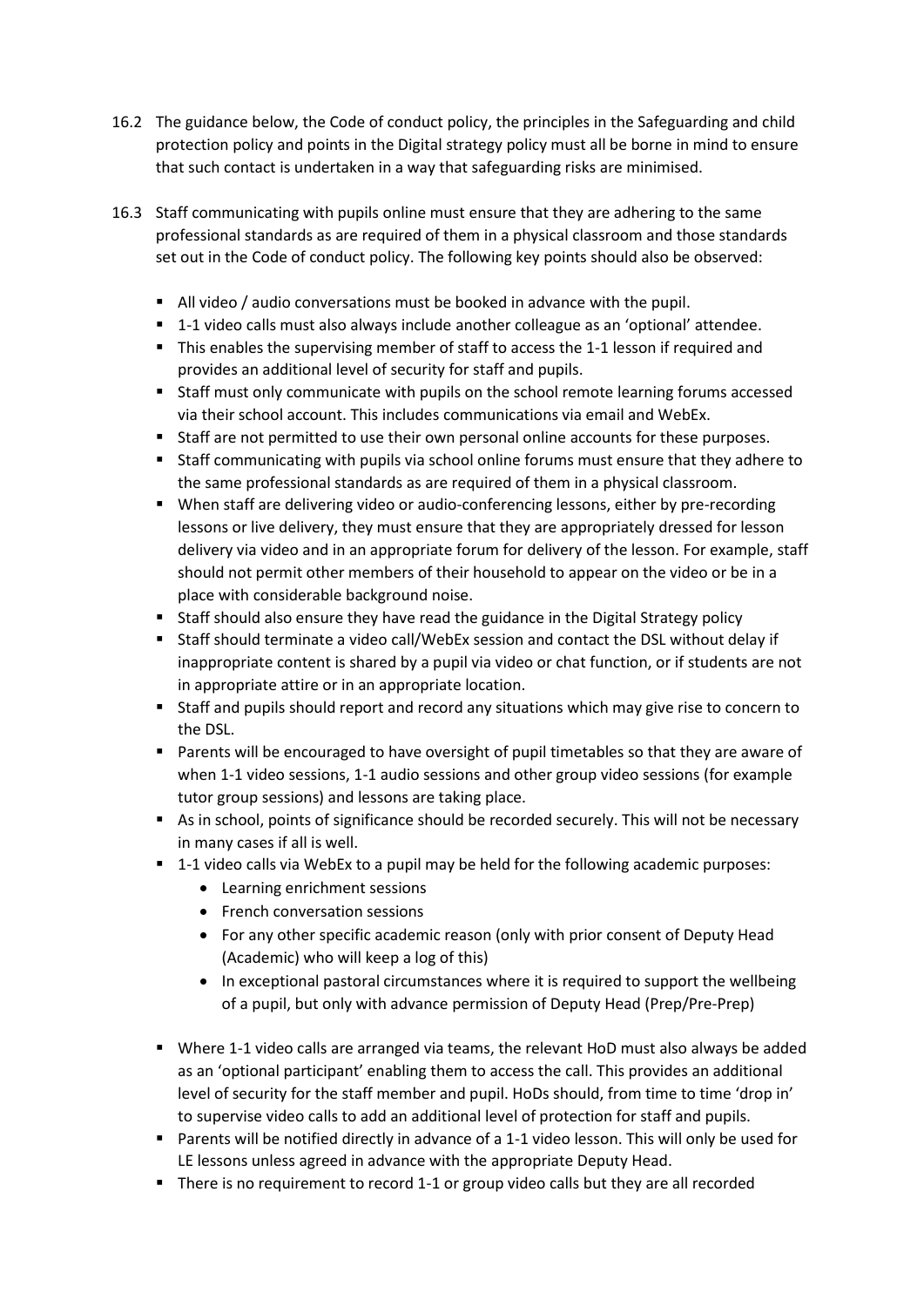- Audio calls via WebEx to a pupil may be held for the following purposes:
	- 1-1 pastoral catch ups (including discussions of academic progress) where required. Parents should normally be aware of contact between school and pupil, in most cases in advance of contact (or aware that frequent contact is ongoing). A secure note should be made to record all remote 1-1 pastoral conversations with pupils, and an appropriate communication plan for pastoral cause for concerns should be recorded.
	- Discussions regarding other specific school matters
	- Discussions with teachers to provide academic support or to discuss academic projects
- **■** If urgent contact needs to be made, or technical difficulties prevent contact via teams, staff members may telephone a pupil from a phone rather than through Webex, but this should be arranged in advance by communication with parents so that a record is kept. You should withhold your number.
- Group video calls via Webex to pupils may be held for the following purposes:
	- Academic lessons (in line with remote learning guidance)
	- Meetings with groups of pupils; for example, groups of prefects.

#### **17. New children at the school**

- 17.1 Children may join Newland House school from other settings if the Local Authority requires us to broaden our provision. If this happens, we will seek from those settings the relevant welfare and child protection information. This is relevant for all children that join us, but it will be especially important where children are vulnerable.
- 17.2 For vulnerable children we will ensure we understand the reasons for the vulnerability and any arrangements in place to support them. As a minimum we will seek access to that child's EHC plan, child in need plan, child protection plan or, for looked-after children, their personal education plan and know who the child's social worker (and, for looked-after children, who the responsible VSH is). Ideally this will happen before a child arrives but where that is not possible it will happen as soon as reasonably practicable.
- 17.3 Any exchanges of information will ideally happen at DSL level, and likewise between special educational needs co-ordinators/named individual with oversight of SEN provision for children with EHC plans. However, it is acknowledged this may not always be possible. Where this is the case our school senior leaders will take responsibility.
- 17.4 The DSL will undertake a risk assessment based on the information received, considering how risks will be managed and which staff need to know the information.

#### **18. Pastoralsupport for pupils not in school**

18.1 The DSL and Heads of Year will continue to monitor and review causes of concern. They will consider an appropriate communication plan and this will be recorded. Communication with key cases of concern should be logged on secure notes.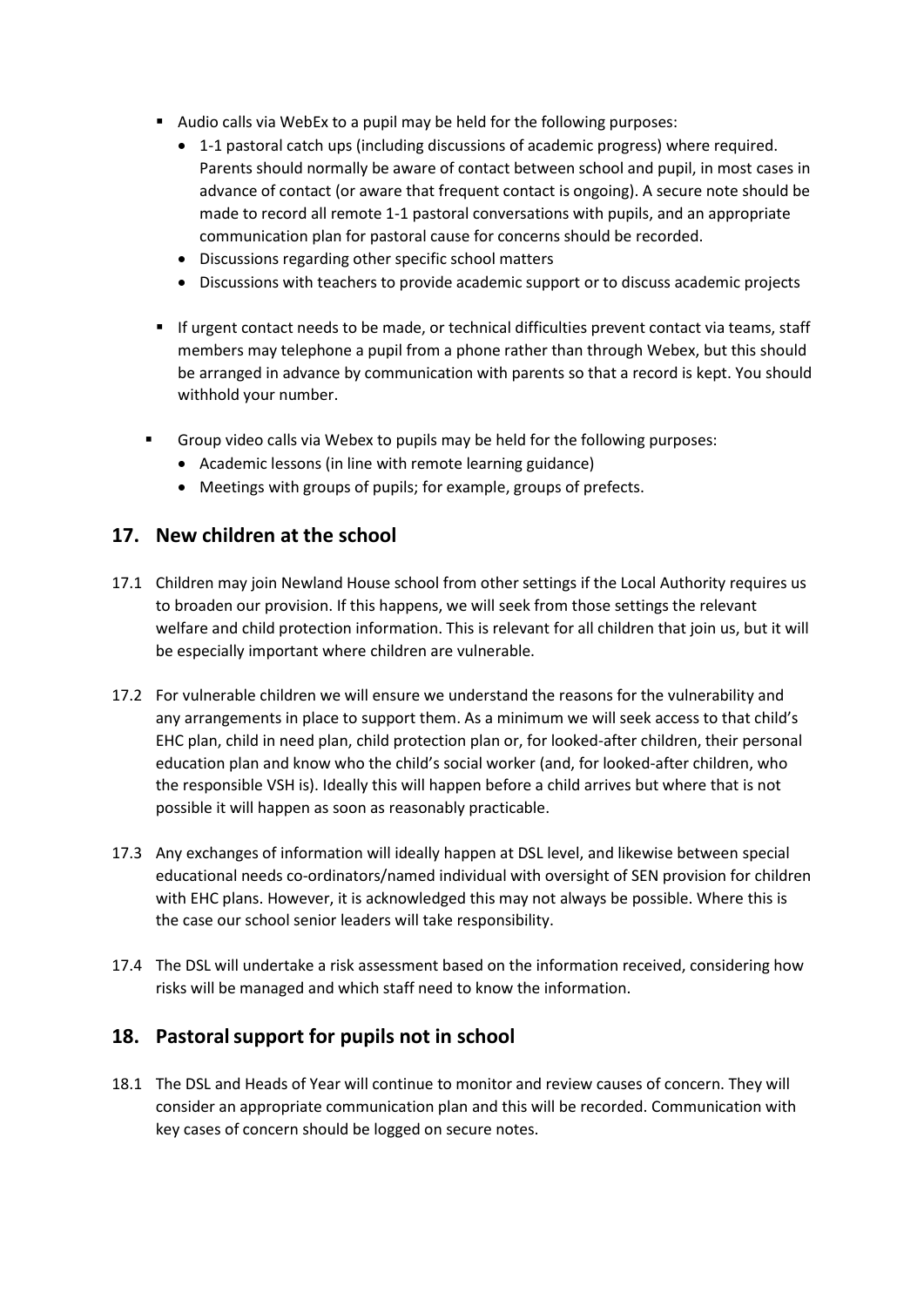- 18.2 Form teachers and subject teachers should be particularly attuned to those pupils where we are aware there is some disruption to the home situation. These cases will be monitored closely.
- 18.3 Remote learning will, in all likelihood, affect pupils and their families in unpredictable ways, and some pupils may emerge as pressing pastoral concerns; the role of the form teacher is crucial in front line identification and communication of these cases to the DSL.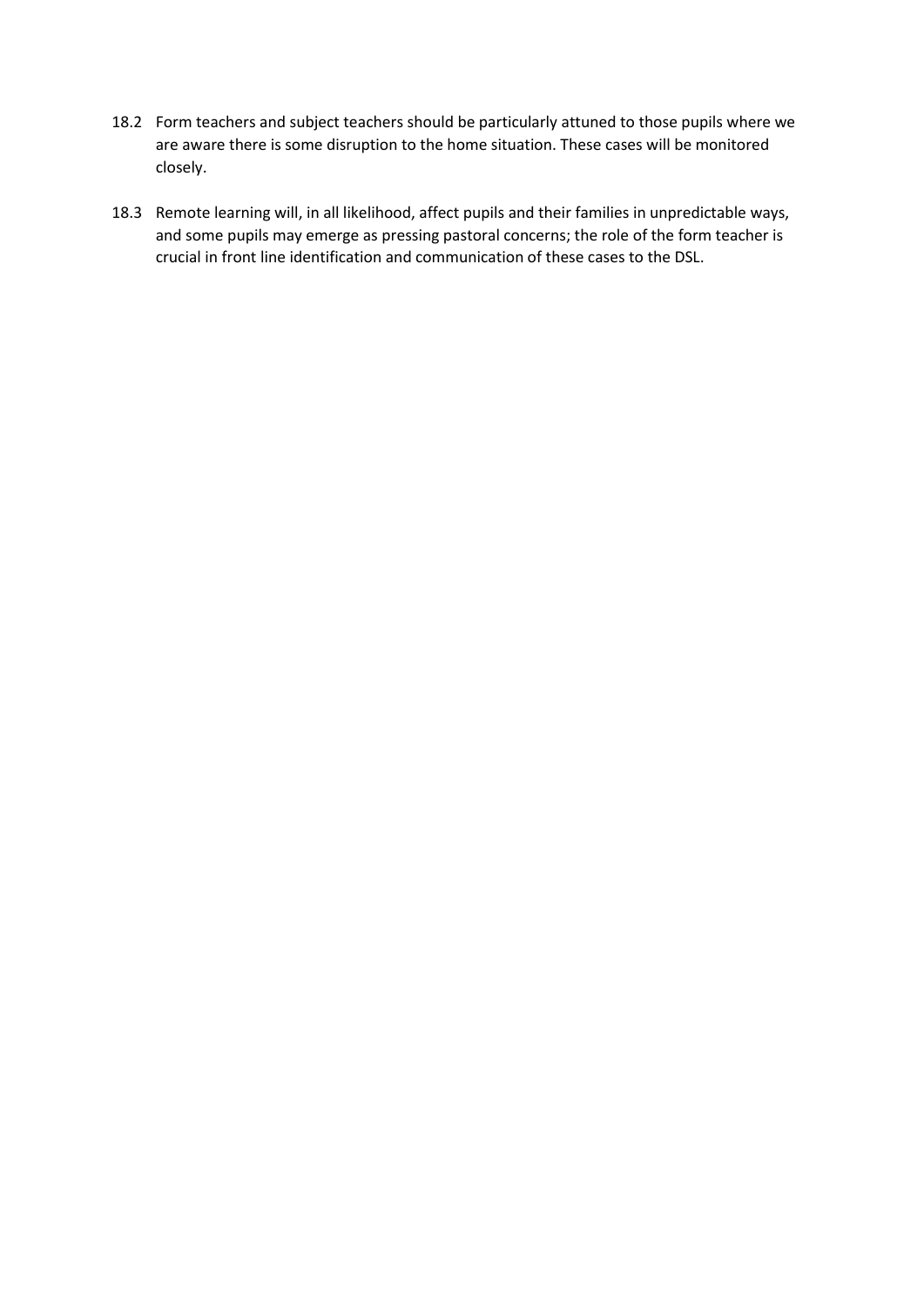# <span id="page-12-0"></span>**Part 2: Procedures for support of Key workers Pupils attending**

As indicated by the DfE, children of key workers and vulnerable children may attend school if there is no alternative arrangement which would allow them to stay at home safely. Parents who need to send their children to school are asked to contact the school in advance, by communication with [jmaguire@newlandhouse.net.](mailto:jmaguire@newlandhouse.net) Members of staff on duty will be sent a list of children expected to attend before the start of the school day and will confirm the attendance information by email to Deputy Head (Prep). The Deputy Head (Prep), or at their request, another member of staff, will contact the parents to establish whether the child will be attending. If contact cannot be made, the Deputy Head (Prep) will be informed.

The Department for Education has introduced a daily online attendance form to keep a record of children of critical workers and vulnerable children who are attending school. This allows for a record of attendance for safeguarding purposes and allows schools to provide accurate, up-to-date data to the department on the number of children taking up places.

#### **Supervising staff**

- There will be a minimum of two members of staff on duty, in addition to the porters.
- A risk assessment has been carried out and instructions will be circulated to any member of staff supervising the key worker scheme, in addition to these safeguarding guidelines and daily routines.
- All routine professional and safeguarding rules apply to staff and pupils when they are in school
- In addition, several health and hygiene measures have been implemented (see below). It is essential that staff adhere to these and ensure that pupils do the same.

#### **Safeguarding**

- Staff on duty may access contact details and any specific learning, medical or dietary needs using 3SYS.
- If there is specific pastoral or safeguarding information that supervising staff need to be aware of, the appropriate Deputy Head (Prep) will ensure information is shared on a need to know basis prior to the pupil attending. The attendance of any pupil will be approved by the Deputy Head (Prep) so that they are able to share relevant information.
- Staff on duty must be particularly attuned to any new pastoral or safeguarding concerns regarding pupils who are attending, given that their families may be under additional pressure. Should they have any concern they should contact the relevant Deputy Head.

#### **Health and Hygiene Measures in place Instructions for staff**

- All areas in use will be cleaned regularly throughout the day.
- Pupils and staff must stay within the areas specified so they cannot, for example, go to their own office or classroom to collect anything unless that is within the designated area.
- Children must be given frequent reminders about social distancing, including when they are entering or leaving buildings or rooms and when in the playground. They should be 2 metres apart and 2 metres away from staff at all times. (The only exception is that siblings may play together.)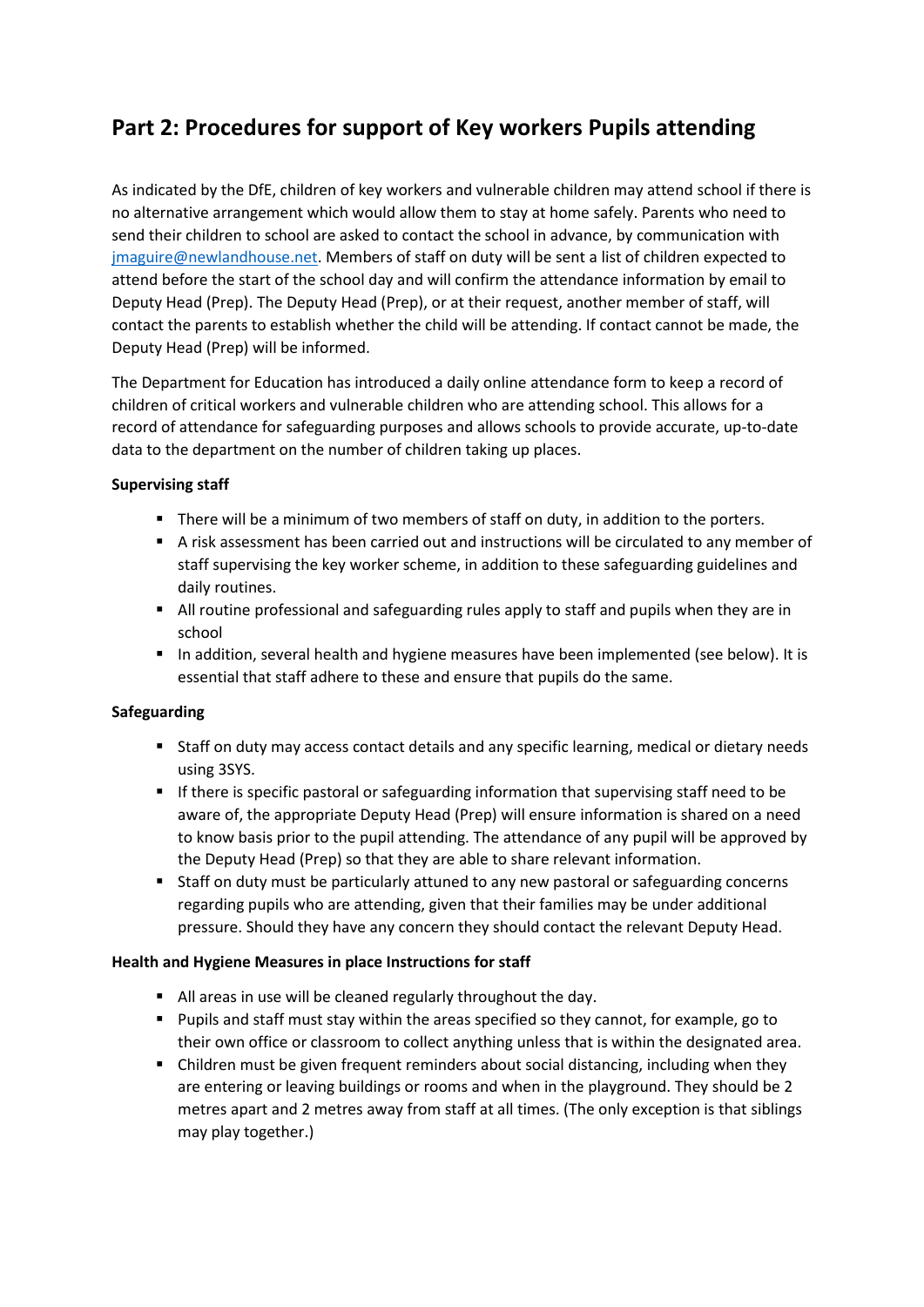- Children will be asked to wash their hands thoroughly with soap and hot water when they arrive, at the start and end of any breaks and lunch, whenever they go to the toilet and before they leave. Staff must do the same.
- Antibacterial gel and wipes are available in any room in use. Please ensure they are used regularly, for example, cleaning computers, surfaces, door handles, and equipment used.
- Children should be allocated their own computer which they can use for the duration of the week and spaced 2 metres apart.
- If any pupil develops a cough, temperature or gastric symptoms during the day, the parents must be contacted to arrange for the pupil to be collected.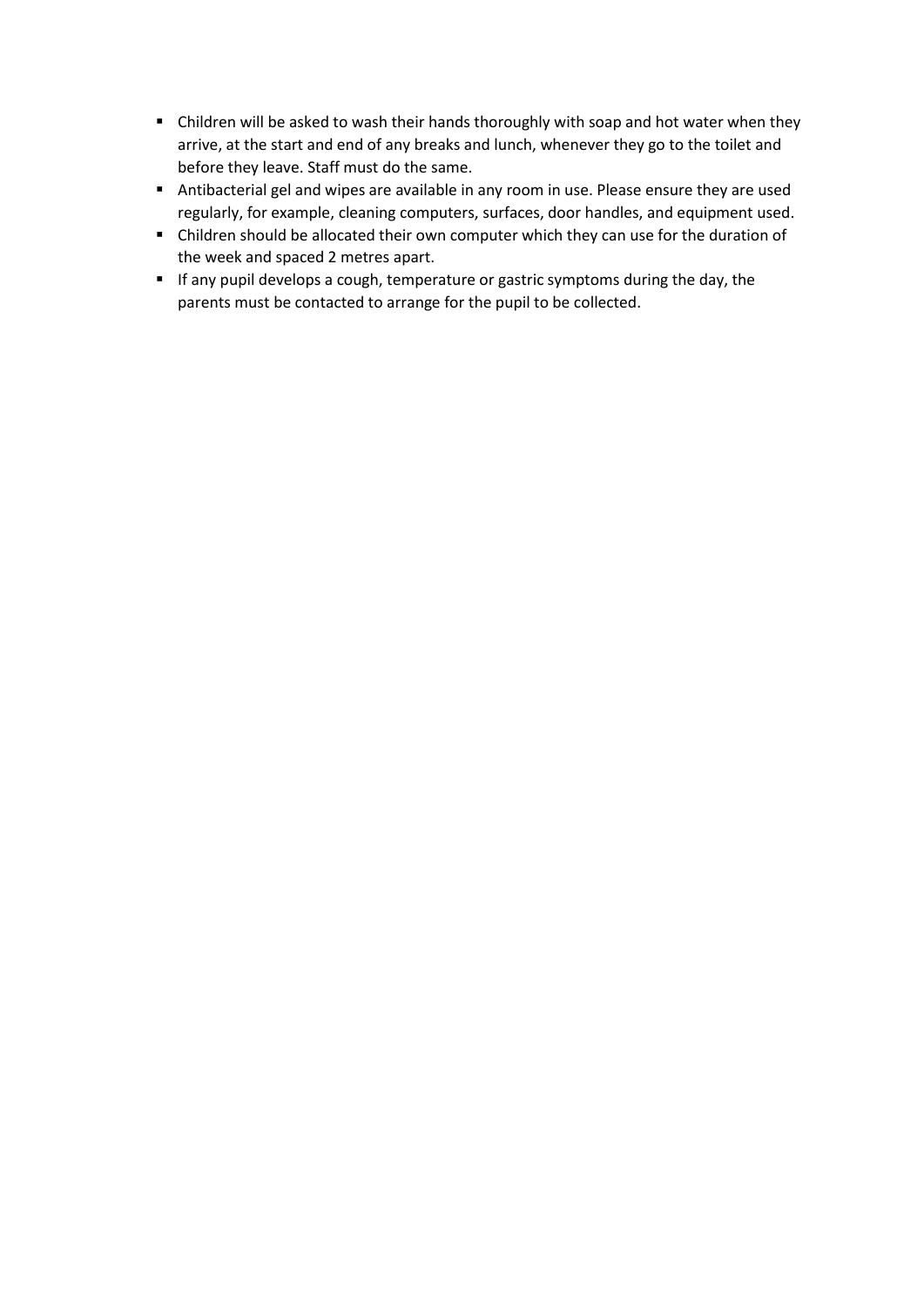# <span id="page-14-0"></span>**Part 3: Remote learning pupil welfare**

#### **Pupil welfare**

The School recognises its responsibility to safeguard and promote the welfare of pupils in its care during the COVID 19 epidemic. Pupil welfare, because of the changes to the way in which the school operates during this period, will pose different challenges and risks. This responsibility encompasses the following principles:

- 1. to support pupils' physical and mental health, emotional wellbeing and social welfare
- 2. to protect pupils from harm and neglect by reporting concerns
- 3. to provide pupils with appropriate education, training and recreation in the context of the remote learning environment
- 4. to ensure that pupils are provided with a safe and healthy environment so far as reasonably practicable and
- 5. to manage welfare concerns effectively and in the context of the education provision
- 6. provided by the school during the epidemic.

The School addresses its commitment to these principles through:

- Prevention ensuring that all reasonable measures are taken to minimise the risk of harm to pupils and their welfare by:
	- a) ensuring that all staff are aware of and committed to the updated safeguarding measures
	- b) establishing a positive, supportive and secure environment in which pupils can learn and develop
	- c) providing medical and pastoral support that is available to pupils attending the physical site and pastoral support that is accessible and available to pupils.
- **•** Protection ensuring all appropriate actions are taken to address concerns about the welfare of a pupil, whether of a safeguarding nature or otherwise. This includes:
	- a) sharing information about concerns with appropriate agencies and involving pupils and their parents as necessary and
	- b) monitoring pupils known or thought to be at risk of harm and formulating and / or contributing to support packages for those pupils. This support is recorded and monitored through the pastoral cause for concern list.

The School recognises that pupil welfare and well-being may be adversely affected by the exceptional events, particularly as pupils are away from the school environment day to day, including abuse, bullying, radicalisation, behavioural and health issues.

The School has developed this policy and the policies in the table below, which set out full details of its procedures to safeguard and promote pupil health, safety and welfare in accordance with its duties under Part 3 of the ISSRs.

#### **Risk assessment**

Where a concern about a pupil's welfare is identified, the risks to that pupil's welfare will be assessed and appropriate action will be taken to reduce the risks identified. The assessment and action will be recorded and regularly monitored and reviewed.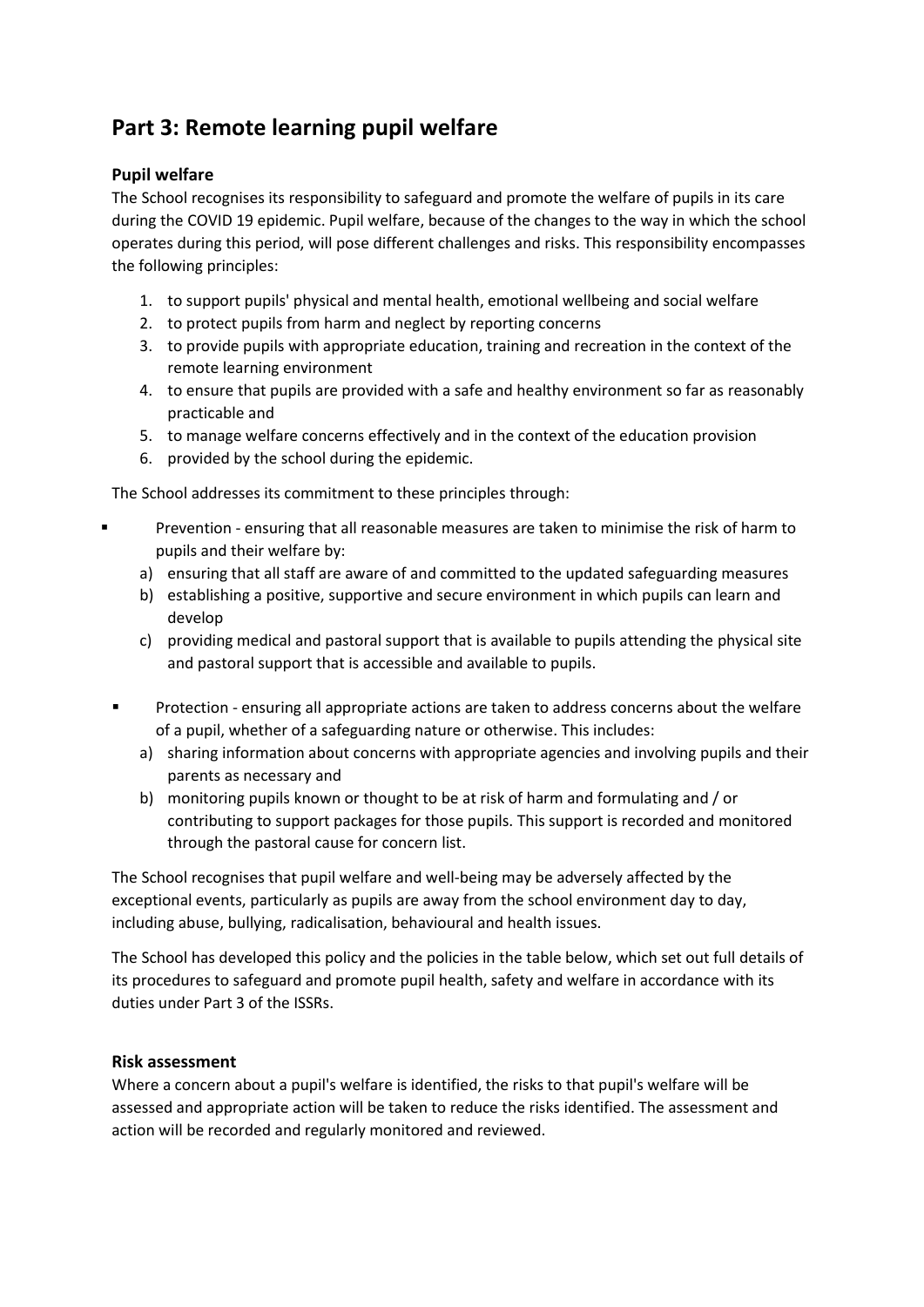The format of risk assessment may vary and may be included as part of the School's overall response to a welfare issue. Regardless of the form used, the School's approach to promoting pupil welfare will be systematic and pupil focused.

The information obtained through this process and the action agreed will be shared, as appropriate, with other staff, parents and third parties in order to safeguard and promote the welfare of a particular pupil or of pupils generally.

#### **Anti-bullying and behaviour in the remote learning environment.**

The School has an anti-bullying policy and behaviour rewards and sanctions policy, which covers the School's approach to the management of bullying, cyber bullying and peer on peer abuse and the sanctions to be adopted in the event of pupil misbehaviour. These are supplemented by the remote learning code set out in the Digital Strategy policy and Safeguarding and child protection policy.

#### **Information sharing**

Wherever the School proposes to share information under this policy or related welfare policies, it will have due regard to the principles set out in the DfE advice note, "Information sharing: advice for practitioners providing safeguarding services to children, young people, parents and carers" (July 2018.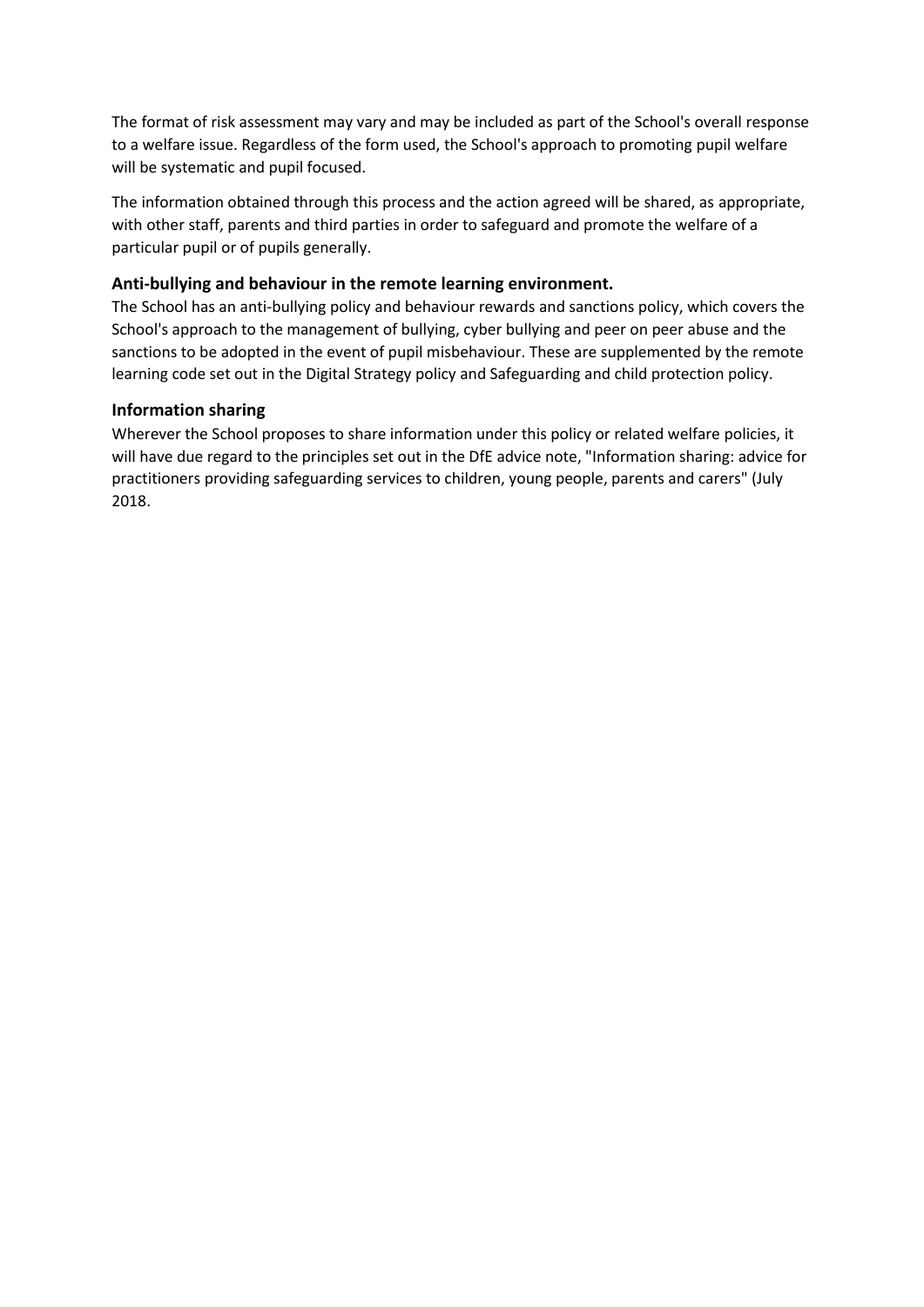## <span id="page-16-0"></span>**Appendix 1 - COVID 19 Safeguarding Pupil Welfare Risk Assessment Grid Newland House School**

This risk assessment should be carried out to measure the likelihood of an individual pupil experiencing these specific hazards at any time over the course of a term.

| Likelihood score: | Severity score:                     |  |  |  |
|-------------------|-------------------------------------|--|--|--|
| 1 Rare            | 1 Insignificant                     |  |  |  |
| 2 Unlikely        | 2 Minor (low impact or short-lived) |  |  |  |
| 3 likely          | 3 Moderate                          |  |  |  |
| 4 Very likely     | 4 Major                             |  |  |  |
| 5 Almost certain  | 5 Catastrophic                      |  |  |  |
|                   |                                     |  |  |  |

| <b>Identify Hazard</b>                                         | Likelihood     | Severity of    | Risk           | Control measures                                                                                                                                                     |
|----------------------------------------------------------------|----------------|----------------|----------------|----------------------------------------------------------------------------------------------------------------------------------------------------------------------|
|                                                                | rating (a)     | risk (b)       | rating         |                                                                                                                                                                      |
|                                                                |                |                | $(a \times b)$ |                                                                                                                                                                      |
| Adults gaining access to children                              | $\overline{2}$ | $\overline{4}$ | 8              | IT infrastructure is secure so                                                                                                                                       |
| through bypassing normal safer                                 |                |                |                | that an adult could not get                                                                                                                                          |
| recruitment practices and                                      |                |                |                | online access to pupils.                                                                                                                                             |
| procedures.                                                    |                |                |                |                                                                                                                                                                      |
| Lack of access to statutory child<br>protection procedures     | 1              | 4              | 4              | Staff have been given Inset<br>training reminding them of<br>correct child protection<br>procedures. Easy access to all<br>statutory documents has<br>been provided. |
| Child sexual abuse through virtual<br>learning environment     | $\overline{2}$ | 5              | 10             | Secure IT system preventing<br>unknown adults gaining<br>access. Staff given training on<br>correct procedures when<br>giving 1:1 webinars                           |
| Increased peer on peer abuse                                   | $\mathbf{1}$   | 4              | 4              | Pupils educated as to correct                                                                                                                                        |
| through absence of face to face                                |                |                |                | way to communicate online                                                                                                                                            |
| contact and heightened use of social                           |                |                |                | in PSHE lessons and given                                                                                                                                            |
| media including race related abuse                             |                |                |                | further reminders vis their                                                                                                                                          |
| or stigmatisation relating to the                              |                |                |                | parents ahead of current                                                                                                                                             |
| virus.                                                         |                |                |                | online teaching.                                                                                                                                                     |
| Risk of neglect of children where                              | $\mathbf 1$    | 4              | $\overline{4}$ | Pupils are registered on a                                                                                                                                           |
| parents are too ill, anxious or                                |                |                |                | regular basis both in Form                                                                                                                                           |
| burdened with work to care for them                            |                |                |                | time, when the Form                                                                                                                                                  |
| properly                                                       |                |                |                | Teachers checks in with the                                                                                                                                          |
|                                                                |                |                |                | pupils, and in subject lessons.                                                                                                                                      |
| Risk of children not having access to                          | $\overline{2}$ | 4              | 8              | Form teachers taking                                                                                                                                                 |
| usual pastoral and welfare support<br>within the organisation. |                |                |                | registers and checking that<br>pupils are o.k. during Form                                                                                                           |
|                                                                |                |                |                | Time/PSHE group sessions,                                                                                                                                            |
|                                                                |                |                |                | School Council meetings.                                                                                                                                             |
| Risk of increased barriers to children                         | $\overline{2}$ | $\overline{4}$ | 8              | While there is not the                                                                                                                                               |
| reporting concerns to responsible                              |                |                |                | opportunity of face to face                                                                                                                                          |
| adults.                                                        |                |                |                | meetings with pupils and                                                                                                                                             |
|                                                                |                |                |                | teachers there are                                                                                                                                                   |
|                                                                |                |                |                | opportunities online either in                                                                                                                                       |
|                                                                |                |                |                | live WebEx sessions or by                                                                                                                                            |
|                                                                |                |                |                | email. (Pre-Prep 1:1 reading                                                                                                                                         |
|                                                                |                |                |                | sessions allow pupils                                                                                                                                                |
|                                                                |                |                |                | opportunity to speak to a                                                                                                                                            |